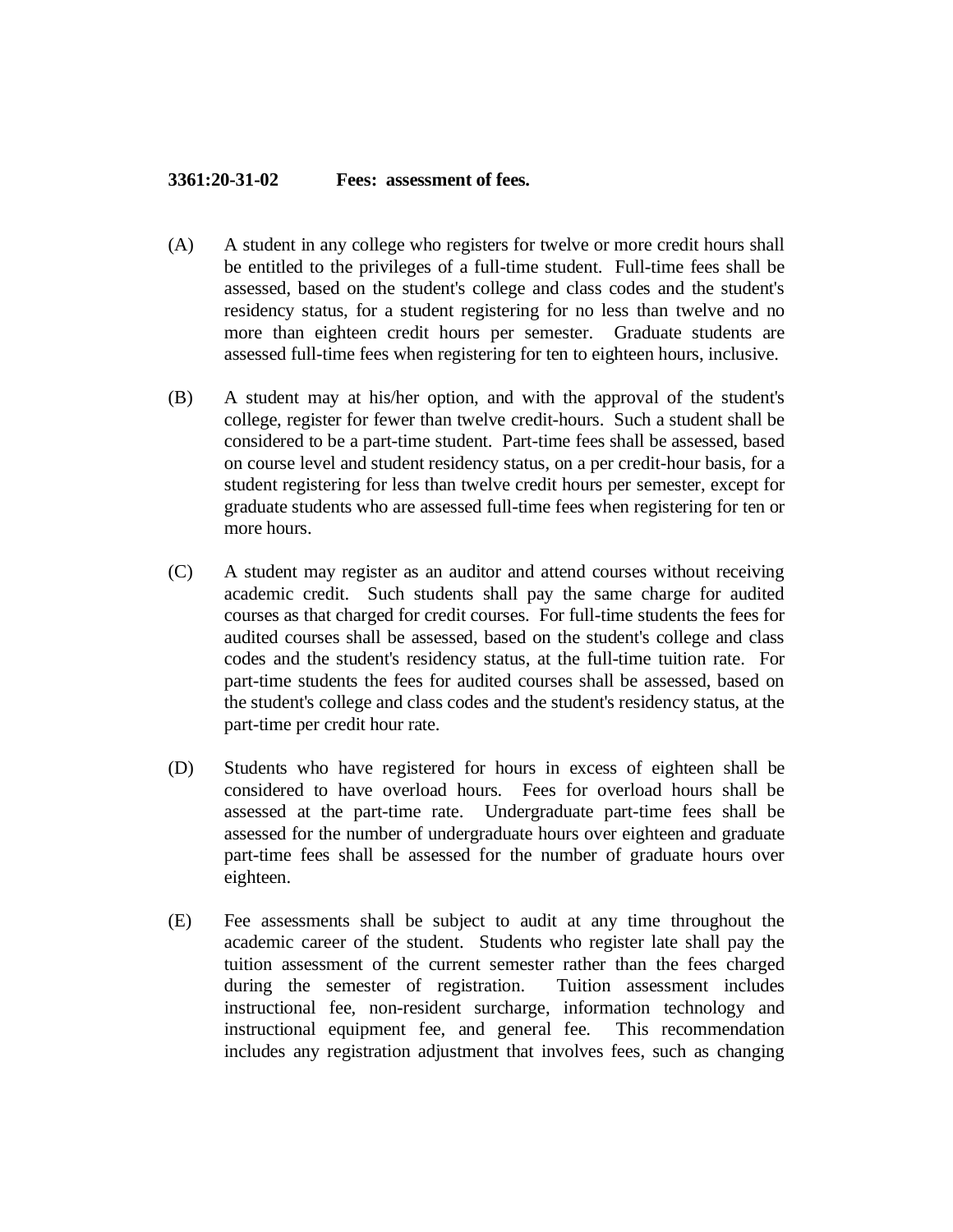from undergraduate to graduate credit. Residency of the semester of registration is used to assess fees.

- (F) Any resident of Ohio who meets the conditions set by section 3333.26 of the Revised Code and who is admitted to the university of Cincinnati, shall not be required to pay any tuition or student fee for up to four academic years of education at the undergraduate level.
- (G) Tuition reciprocity for Kentucky residents shall be approved for undergraduate courses under the conditions established by the university of Cincinnati and northern Kentucky university.
- (H) Graduate students enrolled at the hebrew union college-jewish institute of religion and at the university of Cincinnati shall be permitted to register for appropriate courses at either institution but shall be required to pay fees exclusively to the institution from which the degree is being sought. Faculty members of the hebrew union college-jewish institute of religion and the university of Cincinnati may register for courses at either institution without being required to pay fees.
- (I) Students may enroll in military science classes without payment of the normal credit hour nor overload fees.
- (J) The fee for noncredit courses shall carry a credit option which shall be equal to the per credit hour charge of the course, unless otherwise noted. The administration may charge a fee higher than the per credit hour charge for some courses to cover the cost of special instructors, material and equipment.
- (K) Foreign students, because of visa regulations, normally shall be expected to maintain full-time student status and pay full-time student fees. In extenuating circumstances, as interpreted by the registrar, they may pay fees by the credit hour.
- (L) Late registration fees shall be assessed in progressively increasing amounts according to the schedule published by the office of the registrar. Registrations beginning with the sixteenth day of the semester shall not be permitted without the approval of the registrar or the "Late Registration Appeals Committee."